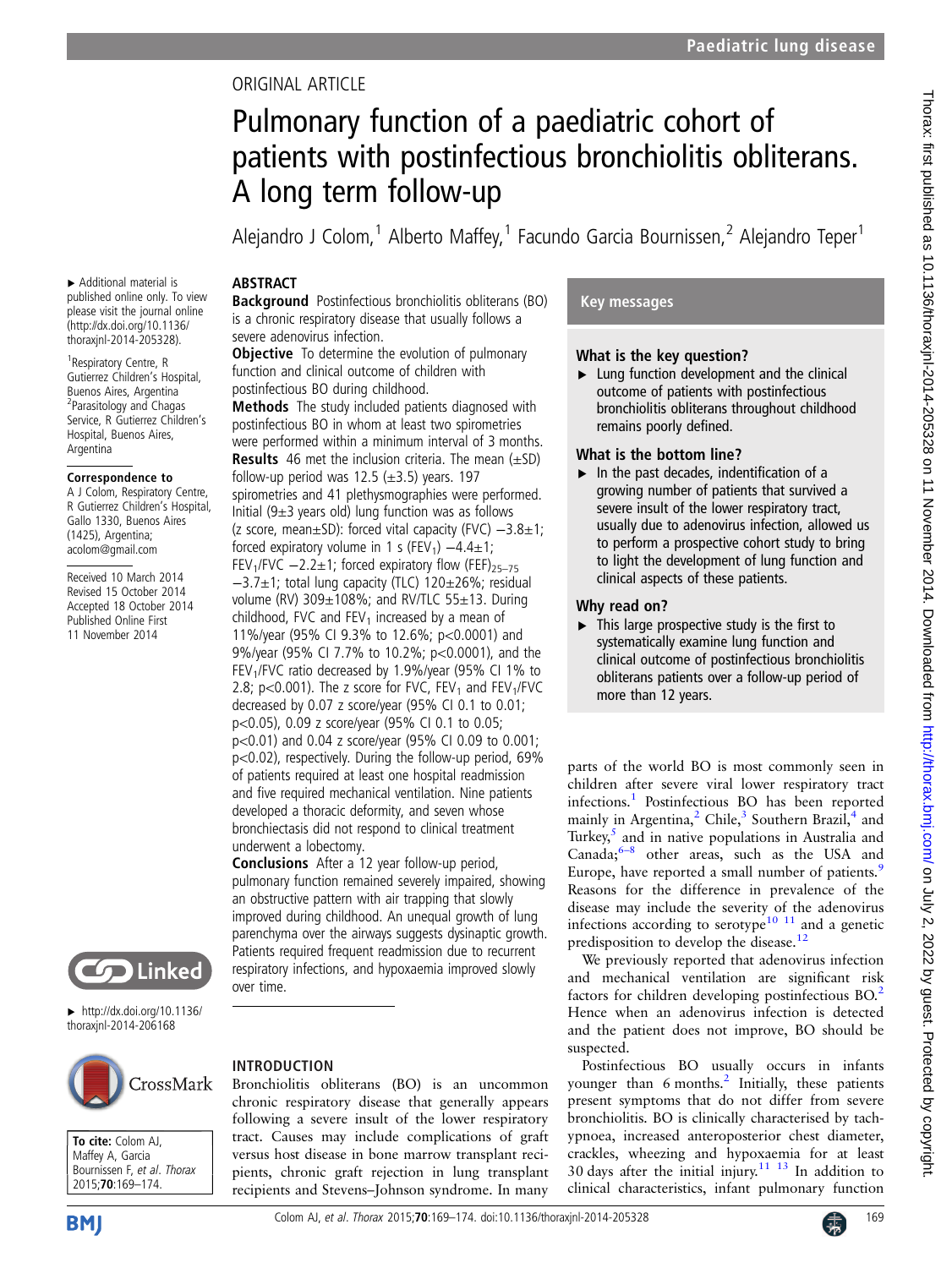(PF) shows a severe and fixed airway obstruction, and high resolution chest CT scan shows characteristic mosaic patterns and bronchiectasis.[13 14](#page-5-0) During hospital admission, most patients are found to have severe airway obstruction with hypoxaemia, and in many cases mechanical ventilation is required.

We have published a BO score. The BO score is a simple to use clinical prediction rule, based on elements that are readily available in most medical centres, and is used widely in our country.<sup>[15](#page-5-0)</sup> The score is made up of three variables: typical clinical history of postinfectious BO with hypoxaemia (defined as a previously healthy infant, with a severe episode of bronchiolitis and resultant chronic respiratory hypoxaemia for more than 60 days ( $O_2$  sat <92%), at rest over 15 min and breathing room air); history of adenovirus infection; and high resolution CT scan with mosaic pattern. The presence of two of these three variables makes a BO score of 7 or more, predicting a diagnosis of postinfectious BO with high accuracy.

Our current knowledge about the outcome of patients with postinfectious BO is based largely on a few series of cases with a short follow-up.<sup>[3 6](#page-5-0)</sup> In 1996, in the Respiratory Centre of the R Gutierrez Children's Hospital, Buenos Aires, Argentina, we began a prospective cohort observational and descriptive study of patients with postinfectious BO.

The objective of this study was to determine the evolution of PF and clinical outcome of children with postinfectious BO during childhood.

#### METHODS

The study included patients diagnosed with postinfectious BO between 1996 and 2012 in the Respiratory Centre of R Gutierrez Children's Hospital, Buenos Aires, Argentina, in whom at least two spirometries were performed with a minimum interval between them of  $>$ 3 months.

The diagnosis of postinfectious BO was based on a positive BO score as well as a high resolution CT scan compatible with BO, and PF with a severe and fixed obstructive pattern.<sup>15</sup> Children with cystic fibrosis, congenital heart disease, primary ciliary dyskinesia or immunodeficiencies were excluded. The BO score was calculated by assigning points to the following variables: typical clinical history (4 points), adenovirus infection (3 points) and high resolution CT with mosaic perfusion (4 points). A score of 7 predicts BO diagnosis with a specificity of 100% (95% CI 79% to 100%) and a sensitivity of 67% (95% CI 47% to  $80\%$ ).<sup>[15](#page-5-0)</sup>

Ricardo Gutierrez Children's Hospital is a tertiary care centre associated with Buenos Aires University that receives referrals from all over the country. Ethics approval was granted by local ethics committee.

Based on the national consensus, patients received home oxygen therapy when SpaO was <93%. Clinical outcome was assessed during follow-up visits, which included physical examination, anthropometry, pulse oximetry, radiological images and PF tests. During these visits, patients were evaluated by a pulmonologist, cardiologist, nutritionist and caseworker. After discharge from the hospital, visits were planned every 2 weeks, and once they became clinically stable, visits were arranged at least three times a year. The frequency of the follow-up visits was scheduled according to the clinical status of the patient.

PF tests included spirometry and plethysmography. A bronchodilator response to 200 μg of albuterol administered by MDI through a volume spacer device with mouthpiece (Aerochamber) was evaluated according to the American Thoracic Society recommendations. PF was evaluated with standardised techniques using a Vmax series 2, Sensormedics. PF tests were obtained

when the patient's condition was stable (absence of an acute respiratory tract infection for the last 30 days and no upper airway secretions). The reference equations used to calculate their SD scores were performed according to the global lung function 2012 equations.<sup>[16](#page-5-0)</sup>

#### Statistical analysis

Longitudinal panel data analysis was used to assess the change in PF tests over time. Longitudinal data were analysed using generalised linear mixed effects models, as implemented in R (lme4 library), with random effects specified at the level of the individual. Normal distribution of dependent variables was evaluated using the Shapiro–Wilks test; variables not normally distributed were log transformed before analysis and log normality confirmed with the Shapiro–Wilks test for the transformed variables. CIs (95% CI) for generalised linear mixed effects regressions were estimated by Markov Chain Monte Carlo methods, as implemented in WinBUGS and R.<sup>1</sup>

All increases and decreases in PF test values are described as changes in z score for height. Data were analysed using R software 2.10.0 version (26 October 2009) (The R Foundation for Statistical Computing ISBN 3-900051-07-0) and WinBUGS. Statistical significance was assumed at  $p < 0.05$  or the 95% CIs that did not include the null value (1.0), as applicable. All p values are uncorrected.

#### RESULTS

Among a cohort of 155 patients with a diagnosis of postinfectious BO, 46 met the inclusion criteria. In 55% of these patients an adenovirus had been detected (table 1).

The first PF test in each patient was obtained at the time when they were able to perform the manoeuvre, at an average age of 9  $\pm$ 3 years old. These showed a severe obstructive pattern with air trapping that did not respond to bronchodilators ([table 2](#page-2-0)).

### Pulmonary function

Lung function in our cohort was followed for an average of  $12.5\pm3.5$  years. Overall, 196 spirometries were performed; the number of studies was different for each patient, with an average of  $4.4 \pm 2.3$  spirometries per patient (table 2).

As patients grew up, from 5 to 20 years of age, we observed an increase in forced vital capacity (FVC) and forced expiratory volume in 1 s ( $FEV<sub>1</sub>$ ) and a decrease in the Tiffenau index. FVC and  $FEV_1$  increased by a mean of 11%/year (95% CI 9.3% to 12.6%; p<0.0001) and 9% /year (95% CI 7.7% to 10.2%; p<0.0001), respectively, and the FEV1/FVC ratio decreased by

| <b>Table 1</b> Study population of patients with postinfectious |
|-----------------------------------------------------------------|
| bronchiolitis obliterans                                        |

| N                                     | 46            |
|---------------------------------------|---------------|
| Male $(\%)$                           | 54            |
| Age at diagnosis (months)*            | $14 + 3$      |
| CT scan with mosaic perfusion (%)     | 56            |
| Adenovirus infectious detected (%)    | 55            |
| Age (years) at initial lung function* | $9.5 + 3$     |
| Duration of follow-up (years)*        | $12.5 + 3.5$  |
| No of spirometries                    | 196           |
| Spirometries per patient*             | $4.4 \pm 2.3$ |
| Z score BMI*                          | $-0.5+1.3$    |
| *Mean+SD.<br>BMI, body mass index.    |               |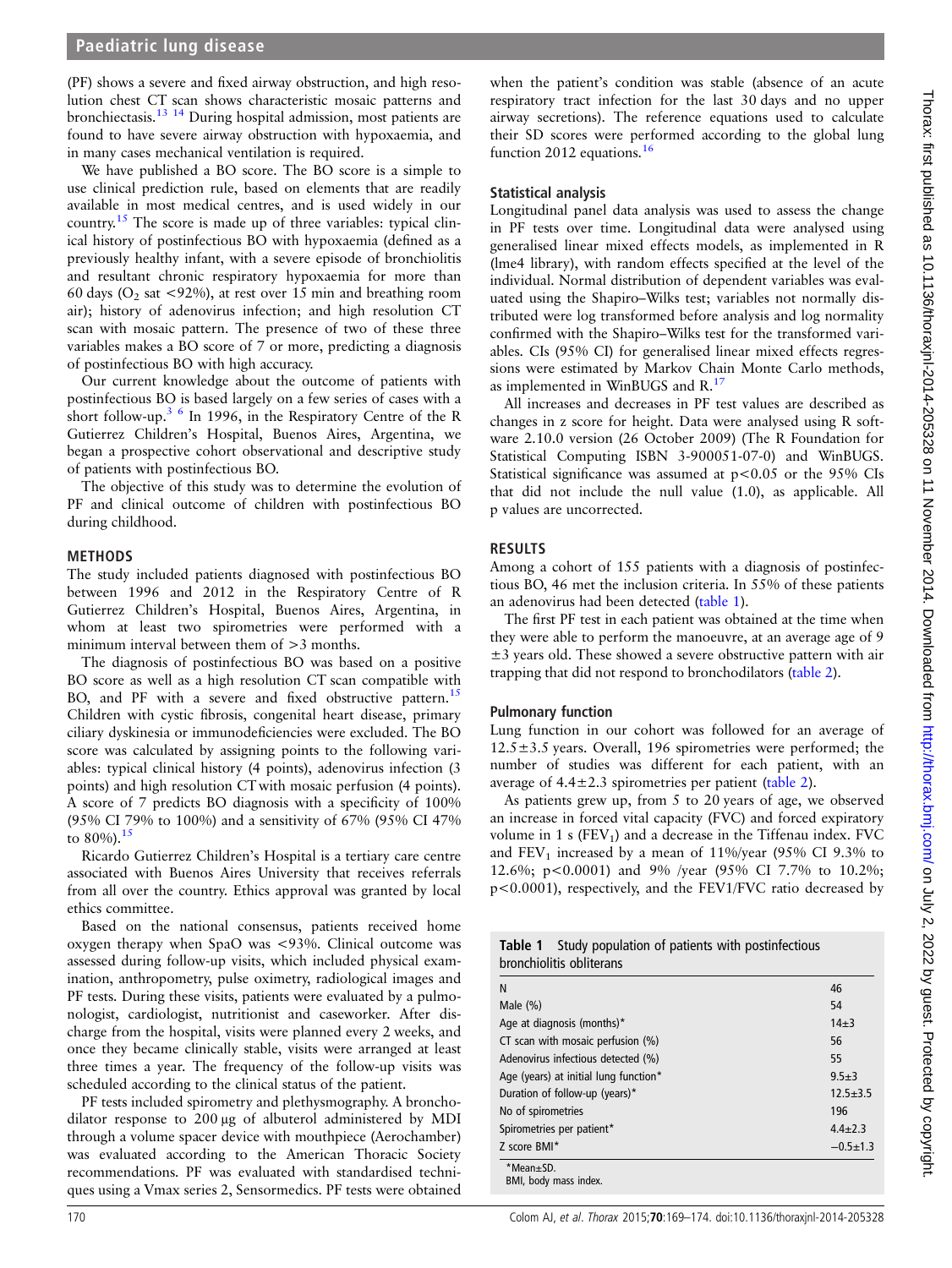|                                                                                                                      | score/year (95% CI 0.1                                                                                                                                                                                                                                                                                                          |
|----------------------------------------------------------------------------------------------------------------------|---------------------------------------------------------------------------------------------------------------------------------------------------------------------------------------------------------------------------------------------------------------------------------------------------------------------------------|
|                                                                                                                      | (95% CI 0.1 to 0.05; p                                                                                                                                                                                                                                                                                                          |
| alues<br>$3.8 \pm 1$<br>$4.3 + 1$<br>$2.2 + 1$<br>$3.7 + 1$<br>$120 + 26$<br>309±108<br>$55 + 13$<br>d vital         | 0.09 to 0.001; $p<0.02$ )<br>mentary table 4 and figu<br>Twenty-eight patient<br>Initial plethysmography<br>$\pm$ 3.3 years and the resu<br>±26%, residual volume<br>The response to albute<br>decreased by $4.5 \pm 44\%$<br>respectively.<br>An annual decrease w<br>and $12 \pm 11.6\%$ /year, res<br>for whom results for n |
|                                                                                                                      | were available.                                                                                                                                                                                                                                                                                                                 |
| ine sup-<br>rtionate<br>f spiro-<br>ey were<br>$1d$ FEV <sub>1</sub><br>95% CI<br>ed (95%<br>$V_1/FVC$<br>$0.2\%$ to | <b>Clinical outcome</b><br>At the initial assessme<br>patients had a z score<br>weight $1.48 \pm 0.9$ , relatio<br>body mass index z score<br>toring period (20 years<br>significantly (height z sc<br>and body mass index z s<br>Most patients (84%)<br>median of 5 months (IO                                                 |
| res, they<br>F in BO<br>ores for                                                                                     | the initial hospital adı<br>slowly over several year<br>need supplemental oxyg                                                                                                                                                                                                                                                  |

<span id="page-2-0"></span>Table 2 Initial lung function of patients with postinfectious bronchiolitis obliterans

| Variable                        | <b>Values</b> |
|---------------------------------|---------------|
| FVC (z score)                   | $-3.8 \pm 1$  |
| $FEV1$ (z score)                | $-4.3 \pm 1$  |
| FEV <sub>1</sub> /FVC (z score) | $-2.2+1$      |
| $FEF_{25-75}$ (z score)         | $-3.7+1$      |
| TLC $(\% )$                     | $120+26$      |
| RV (%)                          | $309 + 108$   |
| <b>RV/TLC</b>                   | $55 + 13$     |

Values are expressed as mean±SD.

FEF, forced expiratory flow; FEV<sub>1</sub>, forced expiratory volume in 1 s; FVC, force capacity; RV, residual volume; TLC, total lung capacity.

1.9% per year (95% CI 1% to 2.8%) (figure 1; see onl plementary table 3 and figure 6). Therefore, a disproportional increase in FVC compared with  $FEV<sub>1</sub>$  was observed.

The strongest association between the evolution of metric parameters and growth was observed when the related to the development of height (figure 1). FVC and increased by a mean of  $2.3\%$ /cm of height gained (95%) 2.1% to 2.6%; p<0.0001) and 1.8%/cm of height gained CI 1.6% to 2.0%; p<0.0001), respectively, and the FE ratio decreased by  $0.4\%$ /cm of height gained (95% CI 0.6%; p<0.001) (see online supplementary table 3).

When spirometric parameters were expressed as z score decreased during growth, showing that the growth of P patients lags behind that of healthy children. The z sc FVC,  $FEV_1$  and of the Tiffenau index decreased by 0.07 z to 0.01;  $p < 0.05$ ), 0.09 z score/year  $(95\% \text{ CI})$  and 0.04 z score/year (95% CI) ), respectively (fi[gure 2;](#page-3-0) online supplere 7).

s underwent 44 plethysmographies. was performed at a mean age of 11 lts were: total lung capacity (TLC) 120 (RV)  $309 \pm 108\%$  and RV/TLC  $55 \pm 13$ . rol was highly variable; on average it  $6$  and  $3.31\pm26\%$  for RV and TLC,

as observed in TLC and RV of  $12\pm4\%$ pectively, in those patients (27 patients) nore than one plethysmographic study

ent of lung function  $(9.5\pm3.3 \text{ years})$ , for height (mean $\pm$ SD) −1.1 $\pm$ −1.1, weight 1.48±0.9, relationship of weight/height −0.2±0.7 and a of  $-0.5 \pm 1.3$ . At the end of the moniold), these parameters had not changed ore −0.96±0.85, weight z score weight core  $-0.41 \pm 1.7$ ).

required oxygen supplementation for a QR 2–26 months) after discharge from mission. Oxygen saturation improved rs, and only one patient continued to en at age 10 years (fi[gure 3](#page-3-0)). During the



Figure 1 Relationship between pulmonary function tests and the development of height. Longitudinal data analysed using generalised linear mixed effects models. Population regression (red line) and 95% CI (shaded area). Individual data are depicted by black lines. (A) Forced vital capacity (FVC) versus height. Regression performed on log transformed FVC. (B) Forced expiratory volume in 1 s (FEV<sub>1</sub>) versus height. Regression performed on log transformed  $FEV_1$ . (C)  $FEV_1/FCC$  ratio versus height.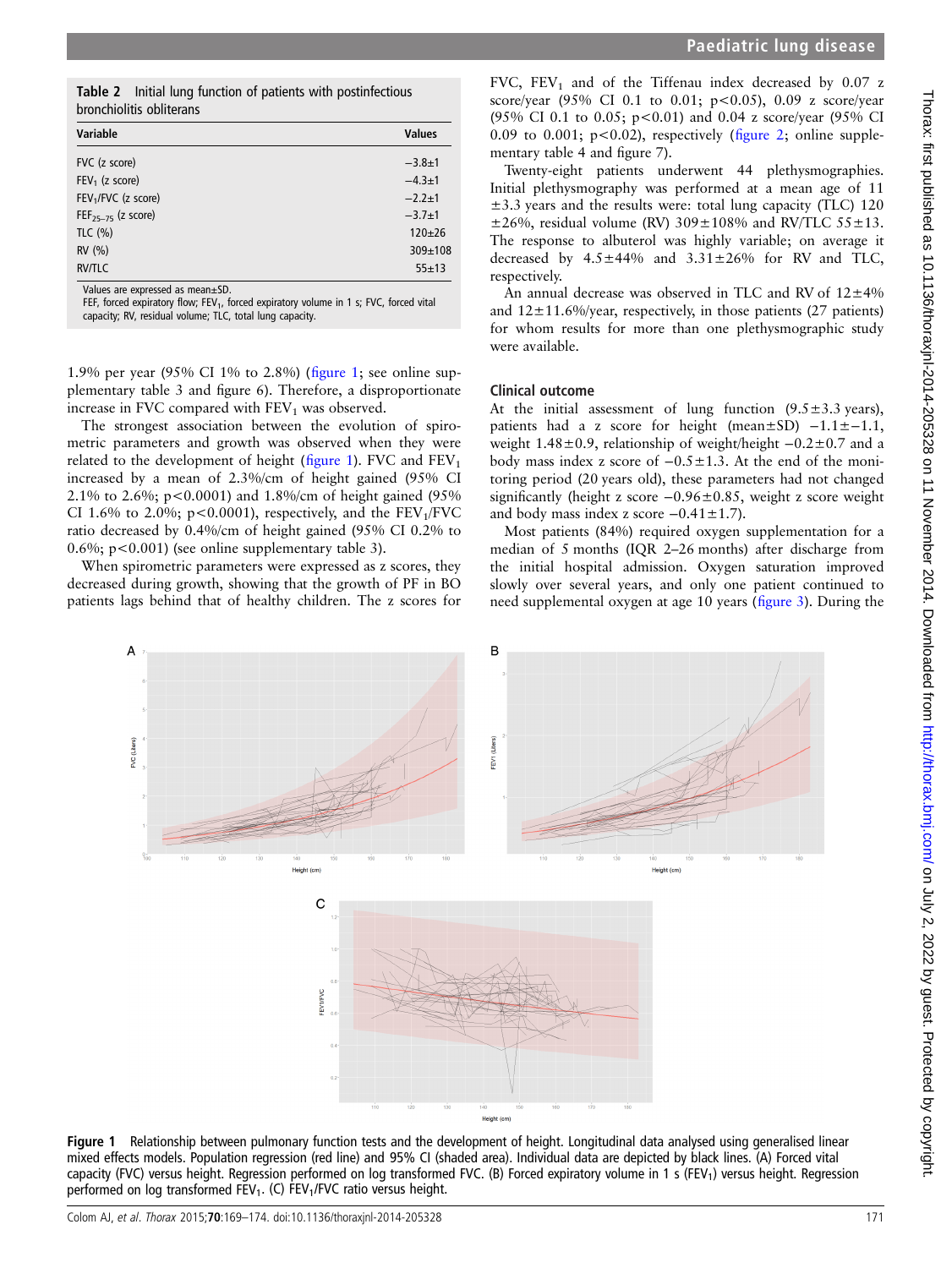<span id="page-3-0"></span>

Figure 2 Relationship between pulmonary function, expressed as z score, and the development of height. Longitudinal data analysed using generalised linear mixed effects models. Population regression (red line) and 95% CI (shaded area). Individual data are depicted by black lines. (A) Z score for forced vital capacity (FVC) (expressed as SD from the mean FVC for height) versus height. (B) Z score for forced expiratory volume in 1 s (FEV<sub>1</sub>) (expressed as SD from the mean FEV<sub>1</sub> for height) versus height. (C) Z score for FEV<sub>1</sub>/FVC ratio (expressed as SD from the mean FEV<sub>1</sub>/FVC ratio for height) versus height.

follow-up period, 69% of patients required at least one readmission, which diminished over the years (during the first 2 years the mean number of readmissions was 1.6, with 0.12 admission/ year/patient thereafter).

Readmissions were mainly due to respiratory infections (96%) requiring in all cases treatment with antibiotics, bronchodilators and physiotherapy. Five patients required mechanical ventilation during a readmission and one patient died. After 6 years of age, patients showed chest radiographs with air trapping (100%), atelectasis (71%), areas with an increased interstitial pattern (62%) and honeycombing (46%). The most frequent findings



Figure 3 Percentage of patients who received supplementary oxygen from the time of discharge from the initial hospital admission until they were 10 years of age.

on high resolution CT scans were bronchiectasis (78%) and mosaic perfusion (56%).

Nine patients developed a thoracic deformity, consisting of an asymmetric pectus carinatum. Three underwent corrective surgery (fi[gure 4](#page-4-0)). Seven patients whose bronchiectasis did not respond to clinical treatment underwent surgery—six had lobectomies (one or two lobes) and one had a left pneumonectomy. The most commonly affected lobes were middle lobe (3 patients), right upper lobe (3 patients), left lower lobe (1 patient) and right inferior lobe (1 patient) (fi[gure 5\)](#page-4-0). After surgery, none of the patients required ventilator support but complications were frequent (56%, three wound infections, two pneumothorax and two bronchopleural fistulas).

#### **DISCUSSION**

In this study, among children with postinfectious BO, after more than a 12 year follow-up period, patients showed severely impaired PF with an obstructive pattern with severe air trapping ([table 2\)](#page-2-0) that improved slowly with growth (fi[gure 1\)](#page-2-0). Hypoxaemia also improved over time (figure 3) but patients required frequent readmission to hospital because of recurrent respiratory infections.

Although a mixed pattern has been described by other authors, $9$  in the present study all patients had a pattern of PF characterised by obstruction of the medium to small airways with consequent air trapping, as indicated by an increased RV% and RV/TLC ratio [\(table 2\)](#page-2-0).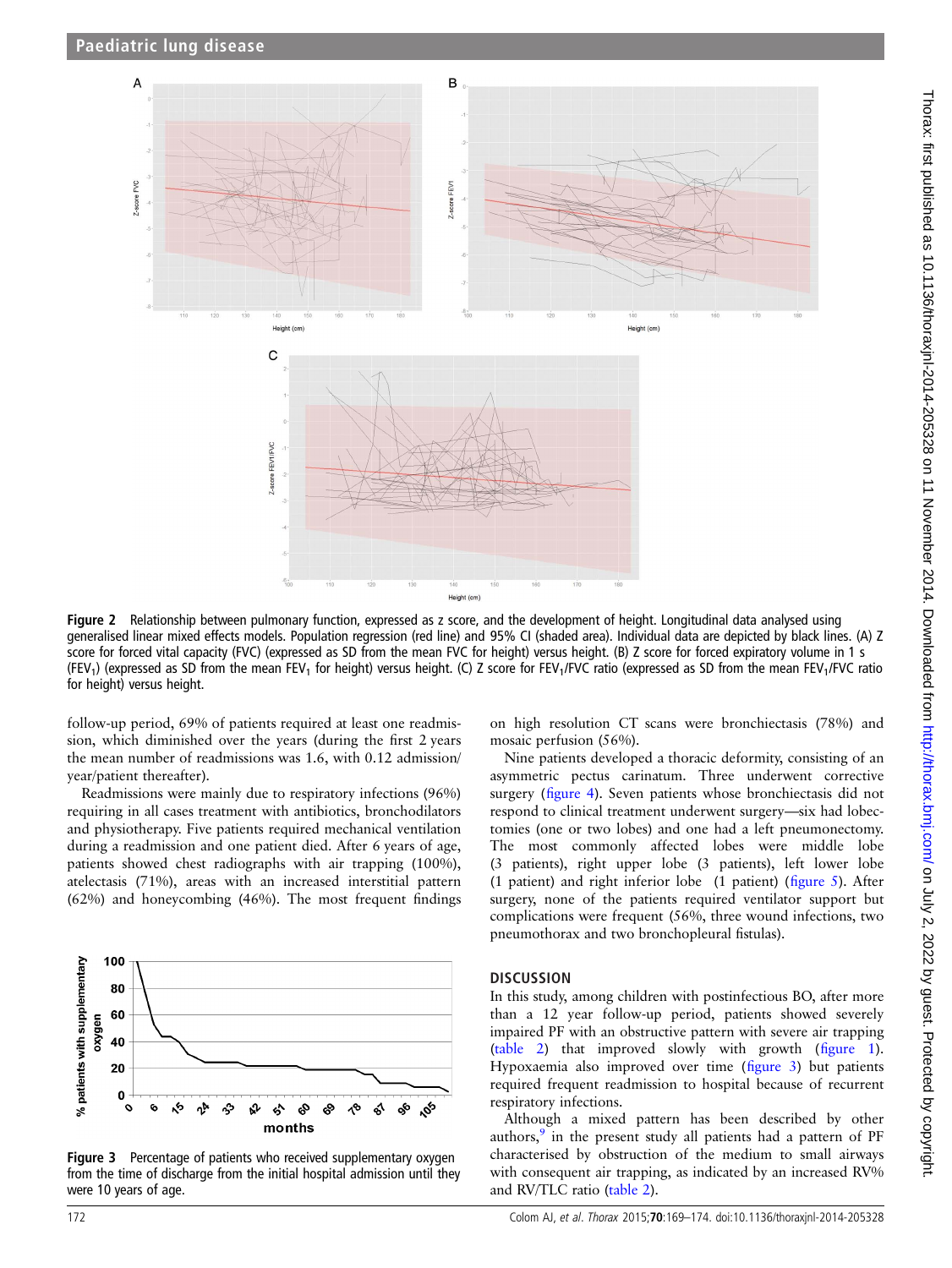<span id="page-4-0"></span>

Figure 4 Radiological images and thoracic deformity of a patient with postinfectious bronchiolitis obliterans at 11 years of age.

The obstructive lung disease seen in our study was as expected, but conflicting results have been reported regarding its progression in childhood. A previous study, including only 11 patients with postinfectious BO, reported that PF declined with growth.<sup>19</sup> In our patients, however, although the z scores for FVC and  $FEV_1$  decreased (fi[gure 2](#page-3-0)), values for FVC and  $FEV<sub>1</sub>$  increased at the same time as they grew up from 5 to 20 years of age (fi[gure 1\)](#page-2-0), showing that the development of lung function in BO patients is slower or lower than in healthy children. Ethnicity, and genetic and social factors may contribute to these differences, as the prevalence of the disease in South America is one of the highest reported. The fact that FVC increased more than  $FEV_1$  could be explained by an unequal growth of lung parenchyma and airways, indicative of a 'dysynaptic growth' of the lung (fi[gure 1\)](#page-2-0). The most likely explanation for this lung growth may be the concept of the neoalveolisation throughout childhood and adolescence postulated by Narayanan et al. However, this catch-up growth after the lung injury could be possible in terms of alveolar number, but may be not as much for airway size.<sup>20</sup><sup>21</sup>

Similar to healthy children, the strongest association between the development of lung function values and growth in BO patients was observed when they were associated with the development of height (fi[gure 1\)](#page-2-0).

While the mean bronchodilator response in  $FEV<sub>1</sub>$  was nearly 12%, RV diminished by less than 200 mL. $^{22}$  $^{22}$  $^{22}$  Patients with a significant bronchodilator response ( $>12\%$  in FEV<sub>1</sub> and  $>200$  mL in RV) were few but are important to identify because in these patients bronchodilators can help improve lung function.

Although spirometric parameter values increased, PF remained severely impaired in childhood. In the same way, plethysmographic studies showed a decrease in air trapping.

Quality of life, to the extent that patients no longer needed supplemental oxygen and had less hospital readmissions, was at least in part the result of the development of PF (fi[gure 3](#page-3-0)).

Unlike other studies that reported remission of the pulmonary sequelae, $3<sup>4</sup>$  we did not observe remissions in our patients, possibly because we included a homogeneous group of patients with severe lung damage [\(table 2\)](#page-2-0) while other studies may have included patients with milder forms of the disease.

In childhood, 6 years after the beginning of the disease, our cohort of BO patients showed a suitable nutritional status. This condition may be the result of the balance between a high nutritional input and high nutritional requirements due to the increased respiratory work; furthermore, some patients with a very low income (due to socioeconomic conditions) showed important nutritional deficiencies.

Enhancing overall growth should be one of the main objectives in the treatment of these patients, because even with irreparable lung damage, physical maturation is the key to the development of the lung and the last chance to improve lung function and quality of life.

An interesting observation was the development of thoracic deformities following postinfectious BO (figure 4); other diseases such as bronchopulmonary dysplasia,  $23^{23}$   $24$  severe asthma<sup>[25](#page-5-0)</sup> and congenital heart disease have also been reported to cause thoracic deformities.[26](#page-5-0) Three of our patients with thoracic deformities underwent corrective surgery and did not develop post surgical complications. We speculate that the abnormalities resulted from a combination of demineralised bones and chronic air trapping. It is plausible that these chest wall deformities may be clinically deleterious due to interference with respiratory mechanics.<sup>[18](#page-5-0)</sup>

The main treatment objective is tailored control for each patient according to lung damage and clinical response. Some patients required more courses of antibiotics and chest physiotherapy because of bronchiectasis (figure 5), and a few patients had a significant response to bronchodilators. In spite of the various treatments, lung damage was irreversible. Other studies have suggested a potential role for maintenance

Figure 5 CT scan of patients with postinfectious bronchiolitis obliterans showing bronchiectasis. Left: patient with total collapse of the right lung with bronchiectasis. Note the hyperinsuflation of the left lung. Right: patient with bronchiectasis in the right and left lower lobes.